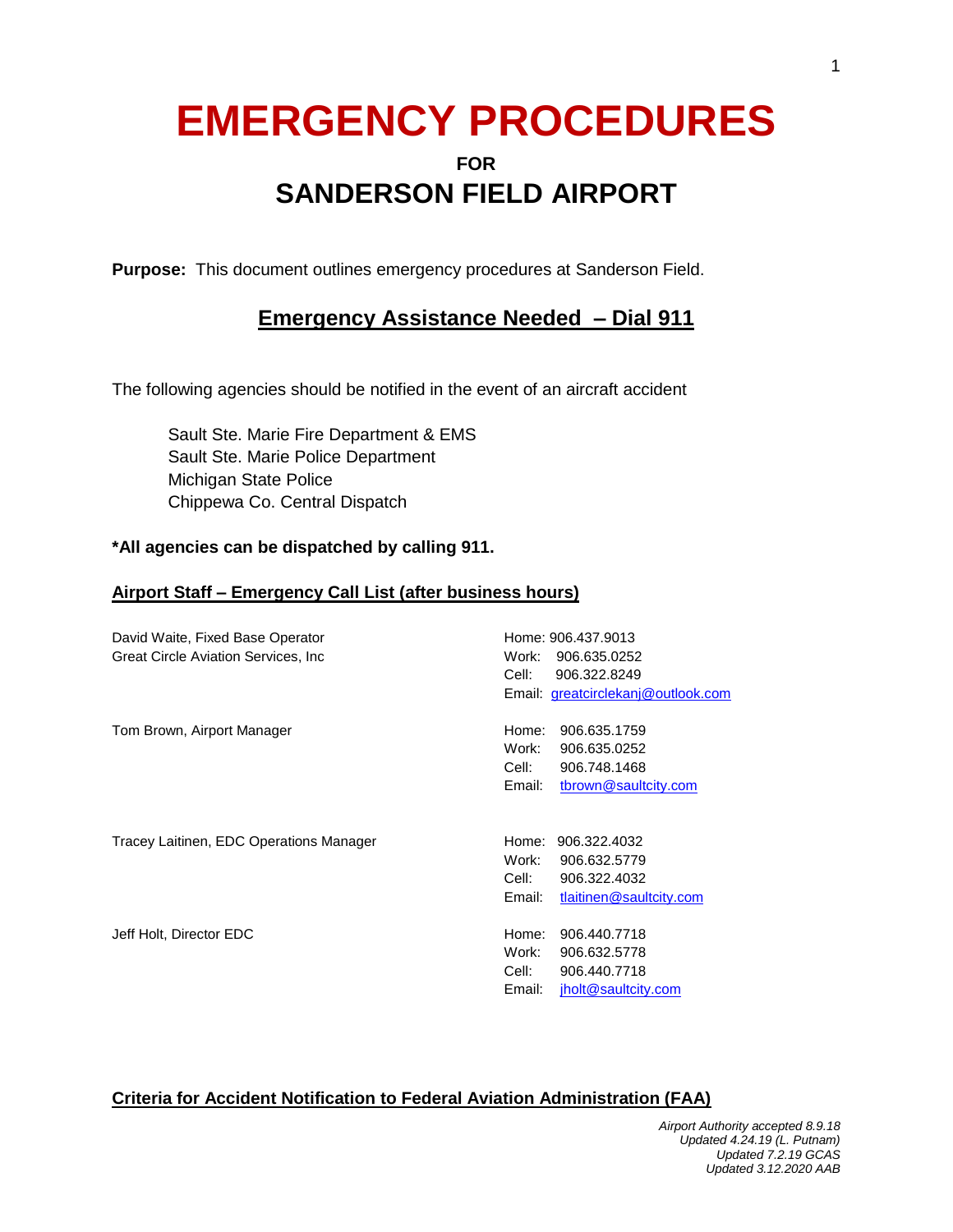Accidents in excess of \$25,000 dollars should be reported to the FAA if there is any damage to an aircraft, OR personal injury, or death.

Examples: Personal injury or death: Notify National Transportation Safety Board (NTSB)

Gear up landing: Notify NTSB

Aircraft runs off runway, taxis back, no damage: **No call required**

Aircraft removal: As approved by NTSB/FAA

NTSB or FAA may not come out to every accident.

After-hours notification number: Lockheed Maintenance, Washington, DC (877) 487-6867 Contact appropriate departments and FAA inspector on duty.

Photograph the accident scene and surrounding area. Airport property is under camera surveillance.

Accident report is to be completed by the Sault Ste. Marie Police Department. Reference: Michigan Laws Relating to Aviation, Page 162, Part 14R-259.341, Paragraph 2.

#### **Closing the Airport Runway**

1. Close the entire airport or necessary portions as needed. Establish who is authorized to issue a Notice to all Airmen (NOTAMs). Only authorized persons can close the airport/runway.

List of persons authorized to issue NOTAMs – *see attached list.*

- 2. Close runway if emergency vehicles will be crossing.
- 3. Announce airport/runway closure on Unicom and stand-by to advise arriving aircraft.
- 4. Deactivate runway edge lighting.

#### **NOTAMs** (Notice to Airmen) Issue NOTAM's

Lockheed Maintenance, Washington, DC (877) 487-6867

Make certain NOTAM has time of expected closure and reopening.

Cancel NOTAM after situation is resolved and runway is cleared.